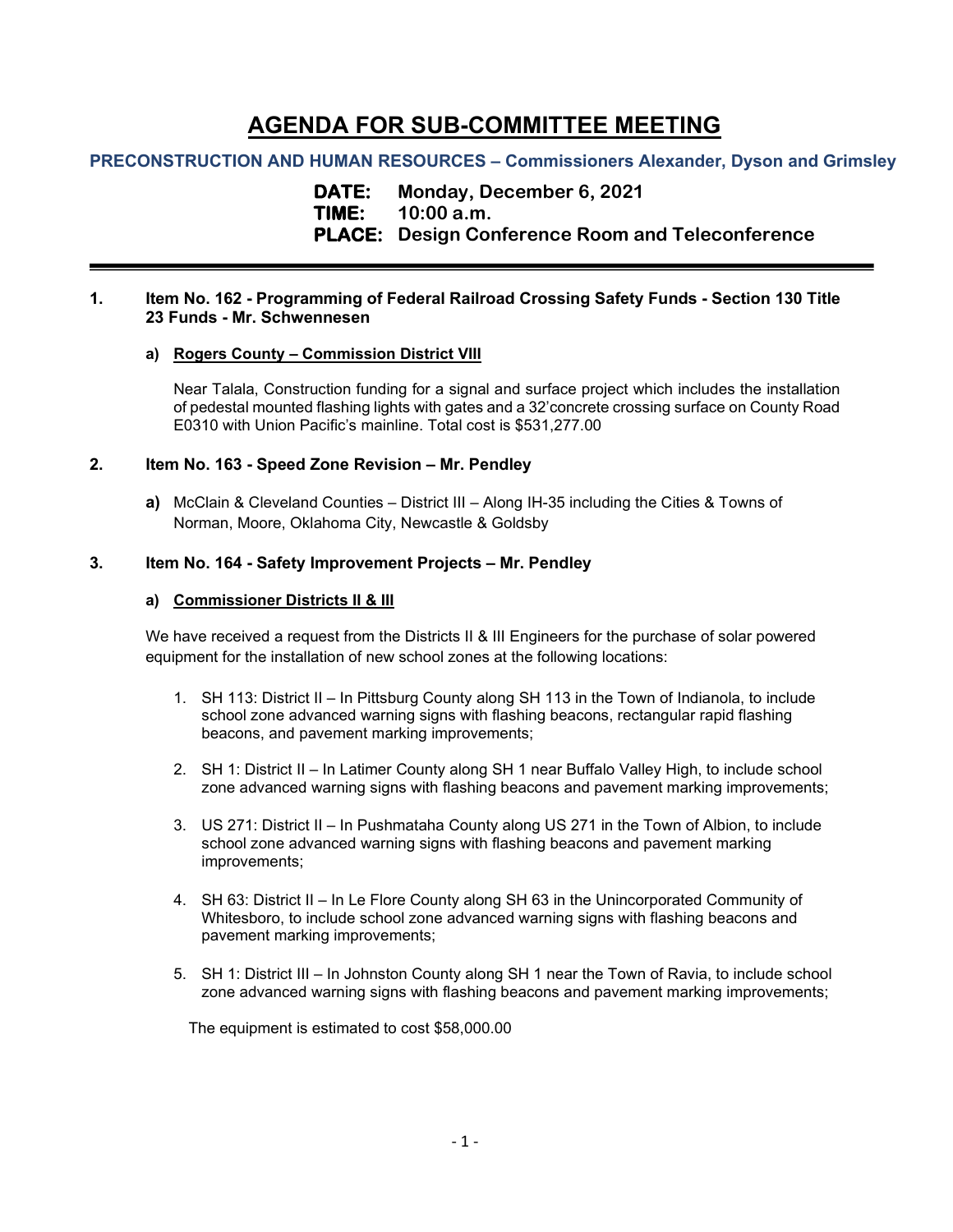## **4. Item No. 165 - Land Sales – Mr. Phillips**

- **a)** LeFlore County District II located on the west side of US-59 (Cavanal Expressway) at Brandon Lane on the west side of Poteau, OK – \$6,000.00
- **b)** Oklahoma County District IV located along the I-235 corridor from NE 13<sup>th</sup> Street, south to NE 5<sup>th</sup> Street in Oklahoma City, OK - \$547,661.57
- **c)** Oklahoma County District IV located on the east side of I-35, at the northeast corner of SE 59th Street in Oklahoma City, OK - \$625,750.00
- **d)** Tulsa County District VIII located along the north side of SH-20, east of US-169 in Collinsville, OK at N. 192<sup>nd</sup> E. Avenue in Tulsa County, OK - \$14,110.00
- **e)** Tulsa County District VIII located along the north side of SH-20, east of US-169 in Collinsville, OK at Fairy Tale Lane in Tulsa County, OK - \$14,110.00
- **f)** Muskogee County District I located along US-62 (W. Shawnee Street) in the City of Muskogee on the north side of US-62 at N.  $11<sup>th</sup>$  Street W - \$66,250.00

# **5. Item No. 166 - Programming Item – Mr. Tegeler**

Tulsa County – District VIII – a project to repair vehicle impact damage to New Haven Ave. over SH-11, located 1.0 Mile East US-75 - \$35,000.00 - Party responsible for the damage is known.

#### **6. Item No. 167 - Engineering Contracts – Mr. Tegeler**

**a)** Statewide – All Districts – On-Demand Biological Assessments & Studies

| CI-2350A | <b>Blackbird Environmental, LLC</b>         |
|----------|---------------------------------------------|
| CI-2350B | Cox McLain Environmental Consulting, Inc.   |
| CI-2350C | Environmental Solutions & Innovations, Inc. |
| CI-2350D | HDR Engineering, Inc.                       |
| CI-2350E | Olsson, Inc.                                |
|          |                                             |

Total aggregate increase for these 5 contract supplements is \$1,250,000.00

**b)** Seminole County – District III - to prepare construction plans for US-270: over Unnamed Creek, approximately 0.6 miles southeast of SH-56.

CI-2343B H.W. Lochner, Inc. \$240,700.00

**c)** Dewey County – District V - to prepare construction plans for US-60: at Seiling Creek, located 0.9 miles east of US-183.

CI-2343D Olsson, Inc. \$196,680.00

**d)** Kiowa County – District V - to prepare construction plans for SH-54: at Unnamed Creek, located 8.9 miles north of US-62

CI-2343E Poe & Associates, Inc. \$263,800.00